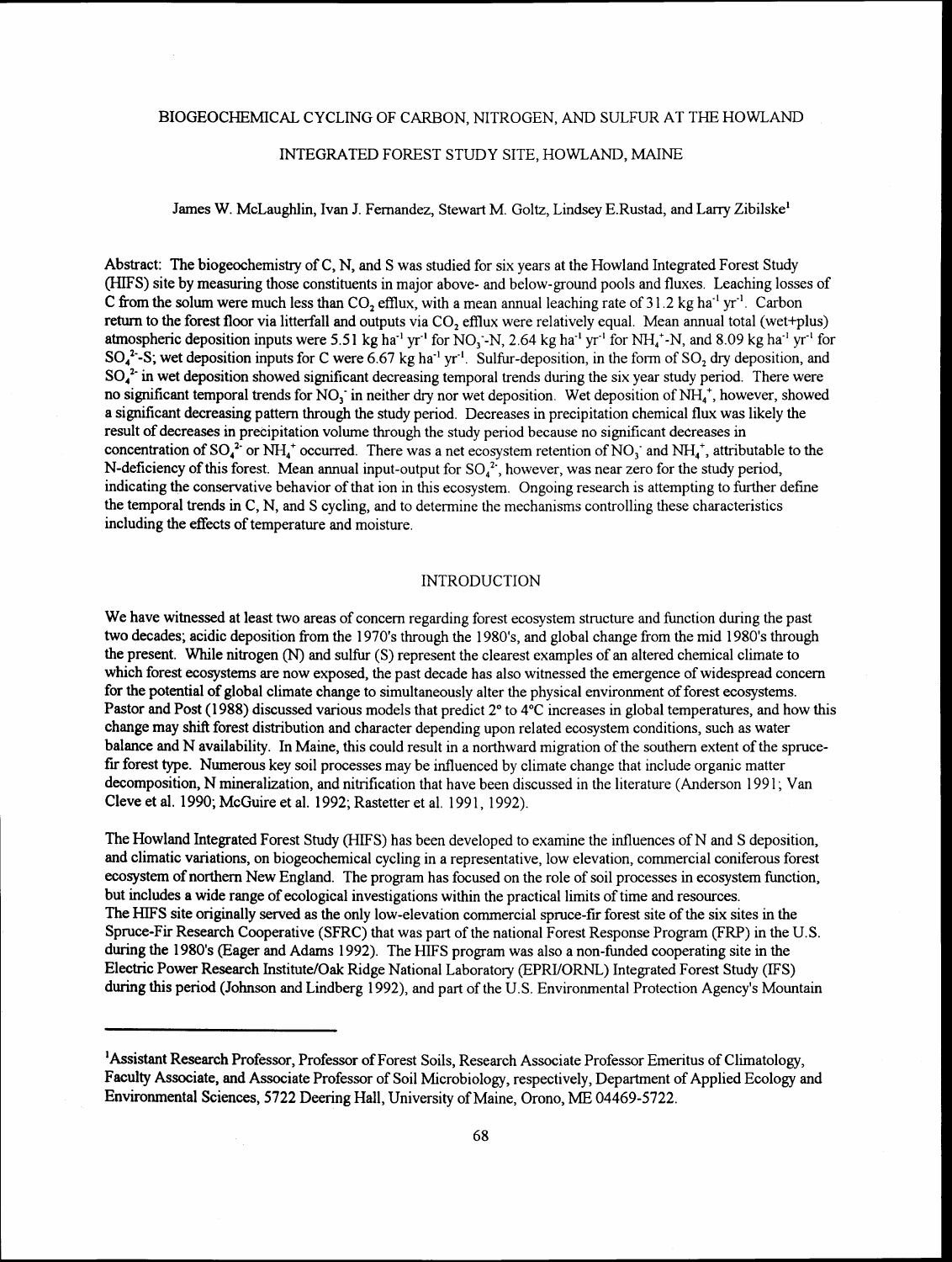Cloud Chemistry Program (MCCP) for the intensive measurement of the chemical and physical climate exposures to forests. Numerous investigators from various institutions have utilized HIFS as part of their research programs, including the National Oceanic and Atmospheric Administration (NOAA), the U.S. Geological Survey (USGS), the USDA Forest Service (USDA FS), and the US Environmental Protection Agency (US EPA), as well as other universities. The National Aeronautics and Space Administration's (NASA) FIFE, FED, and BOREAS field campaigns have also included the HIFS site. During the 1990's a number of new research initiatives were developed as part of the USDA Forest Service's Northern Global Change Research Program (NGCRP) that were built on **the**  foundation of the HIFS program. The purpose of this paper is to present some of the highlights of the biogeochernistry of C, N, and S cycling at the HIFS site from January, 1988 through December, 1993.

### MATERIALS AND METHODS

Study Site: The HIFS site is located in east-central Maine within International Paper's Northern Experimental Forest (Fig. 1). The site includes two, 0.2-ha biogeochemical study plots and a 27 m tower that extends above the canopy equipped with meteorological and air pollution monitoring instrumentation. Selected stand characteristics are given in Table 1.



Figure 1.

Sample Collection: Precipitation was sampled weekly from January, 1988 through December, 1993 with a single wet-only Aerochem Metric<sup>®</sup> collector located in a forest clearing approximately 2 km east of the study site, in accordance with National Atmospheric Deposition Program protocol (Bigelow and Dossett 1 988). Throughfall was sampled using two Aerochem Metric<sup>®</sup> collectors weekly and composited monthly. Chemical fluxes for incident precipitation were estimated as the product of weekly volume-weighted concentrations and hydrologic flux. Chemical fluxes in throughfall were estimated as the product of monthly volume-weighted concentrations and hydrologic flux. Further description of the sampling protocols are given in Lawrence and Fernandez (1991) and McLaughlin et al. (1995).

Air concentrations for vapor-phase  $SO_2$  and HNO<sub>3</sub>, and fine-particle  $SO_4^2$  and NO<sub>3</sub>, were measured continuously from January, 1 988 through December, 1993 on the meteorological tower 10 m above the forest canopy using filter packs consisting of three sequential filters (Teflon, nylon, and carbonate-treated cellulose) (Meyers et al. 1991). Dry deposition fluxes were estimated as the product of air concentrations and deposition velocities  $(V<sub>A</sub>)$ . Deposition velocities for vapors were estimated using the big-leaf model of Hicks et al. (1 987) based on site-specific hourly meteorological measurements and canopy structure and physiological data. Deposition velocities for particles were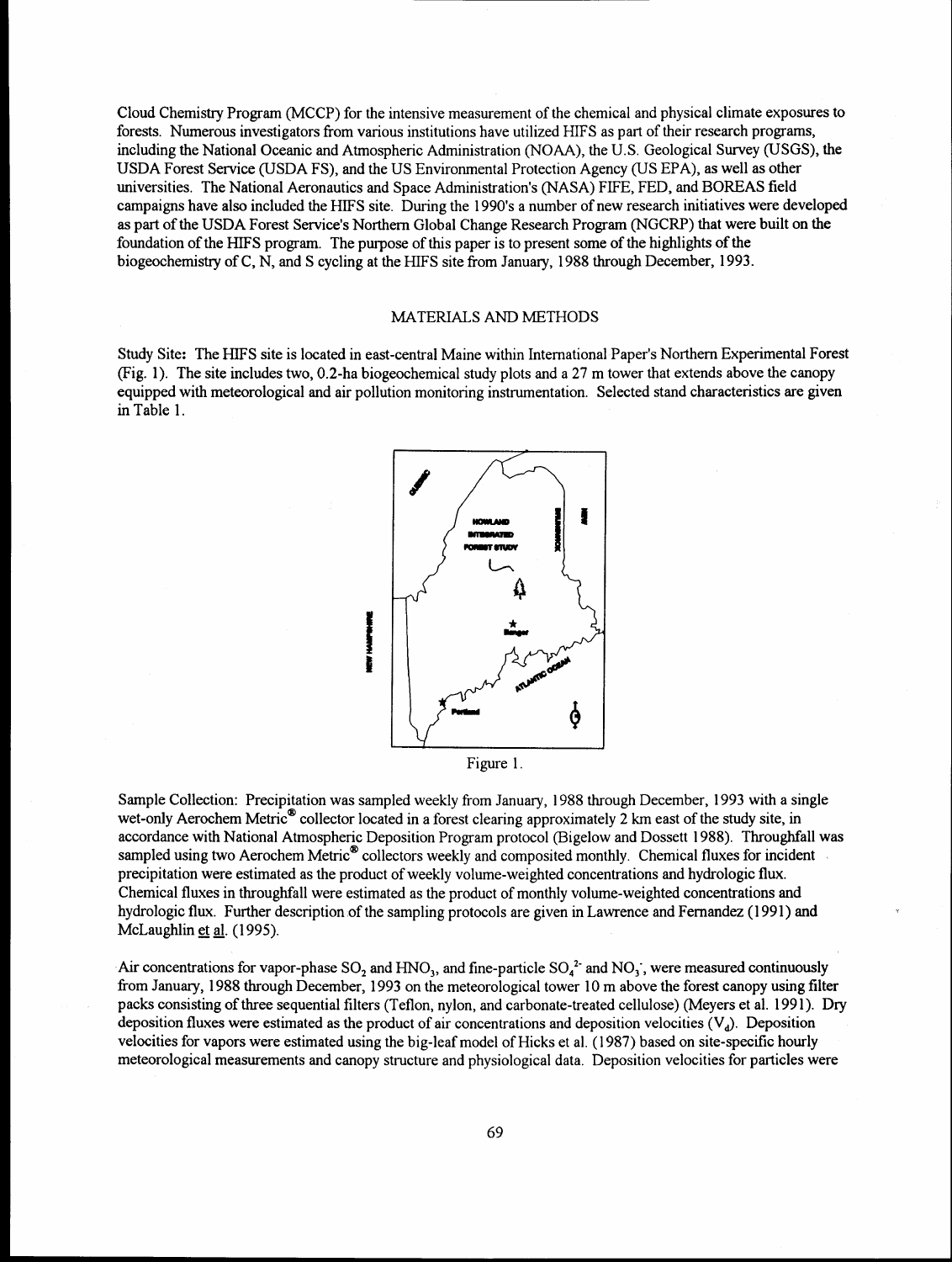derived from site specific canopy structure data using the submicron radionuclide tracer methods of Bondietti et al.  $(1984).$ 

Table 1. Selected stand characteristics for the HIFS site.

| Location                                           | 45°10'N, 68°40'W  |  |
|----------------------------------------------------|-------------------|--|
| Growing Season (days)                              | 120 to 160        |  |
| $\mathbb{R}^{N}$<br>Mean Annual Precipitation (mm) | 1063              |  |
| Mean January Temperature (°C)                      | $-8.9$            |  |
| Mean July Temperature (°C)                         | 20.1              |  |
| Total Basal Area (m <sup>2</sup> )                 | 85                |  |
| Overstory Vegetation (% basal area)                |                   |  |
| Red spruce                                         | 50                |  |
| White pine                                         | 22                |  |
| Hemlock                                            | 13                |  |
| <b>Soils</b>                                       | Aquic Haplorthods |  |
|                                                    | Aeric Haplaquods  |  |

Soil solution was collected beneath the Oa horizon and from the middle of the Bs horizon using zero-tension lysimetry fiom six lysimeter stations on each plot. At each sampling station, three lysimeters (23.3 x 12.5 cm-pans) drained into one collection bottle for each horizon. Samples were collected monthly from January, 1988 through December, 1993. Chemical fluxes in the Bs horizon solution were calculated by multiplying monthly solution concentrations by the mean monthly water flux. Monthly water flux was estimated using the Priestly-Taylor equation modified for interception losses (Shuttleworth and Calder 1979; Spittlehouse 1985). Further description of the sample design are given in Fernandez et al. (1 995).

Soil CO, efflux was measured every three weeks using the soda-lime technique (Edwards and Ross-Todd 1983) at three locations at each plot. Further description is given in Fernandez **gt** 4. (1 993b). Soil sampling was conducted during 1987 and 1988 using quantitative pits. Twelve 71 cm  $\times$  71 cm  $\times$  1 m pits were excavated in 1987 (six per plot) and 12 in 1988 (six per plot) for a total of **24** pits (Fernandez et al. 1993a).

Analytical Procedures: Solutions were analyzed for pH,  $SO_4^2$ ,  $NO_3$ ,  $NH_4^+$ , and dissolved organic carbon (DOC). Prior to chemical analyses, solutions were passed through Whatman **#42** filter paper. In addition, solutions for DOC analysis were passed through Whatman GF/F glass fiber filters. Sulfate and  $NO<sub>3</sub>$  were measured using a Dionex Model 2000i/SP ion chromatograph. pH was measured potentiometrically using an Orion Model 701A pH meter. **NH:** was measured by automated colorimetric phenate (American Public Health association 1981) using a Bran-Lubbe Traacs Model 800 autoanalyzer, and DOC was measured by ultraviolet (UV)/persulfate oxidation with **infrared** detection of liberated CO, (EPA 1992) using an Oceanographic Instrument (01) Model 700 Total Organic Carbon Analyzer.

Soils were analyzed for total C and N using a Carlo-Erba CHN elemental analyzer, total S on a Leco Sulfur Determinator (SC 132), and phosphate-extractable ("adsorbed")  $SO<sub>4</sub><sup>2</sup>$  using ion chromatography.

Experimental Design and Statistical Analyses: The intent of this research is to provide an intensive case study of biogeochemical processes at the HIFS site, and to study the interactions of the soil-plant system with its chemical and physical climate. Temporal trends for the chemical constituents of precipitation, dry deposition, and throughfall were analyzed using the Mann-Kendall test for trend analysis (Gilbert 1987).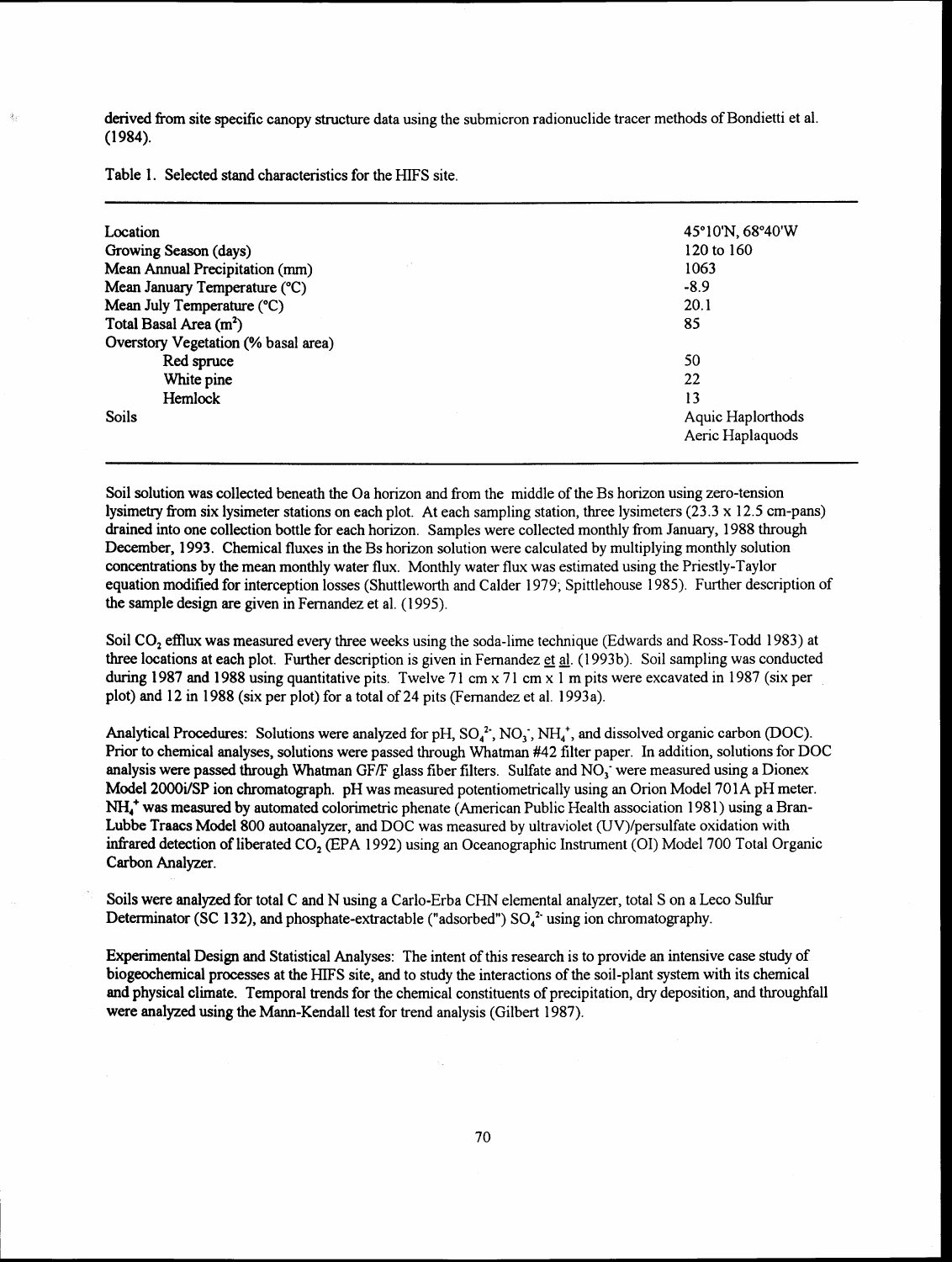## RESULTS AND DISCUSSION

Total C and N contents were greater in the mineral soil than the forest floor (Table 2), but the reverse was true for total S at the HIFS site. Total C, N, and S generally decreased with depth in the soil profile, with the exception of the albic horizon (E), whereas soil pH increased (Fig. 2). Adsorbed  $SO_4^2$ , however, increased from the E to the Bs horizon, but then decreased in the BC and C horizons (Fig. 2). The vertical trends of total C, N, and S, are largely governed by organic matter (Fernandez **gt A.** 1993a). Comparing the quantitative pit method with that of standard morphological sampling suggests that the latter tends to underestimate total C (Fernandez et al. 1993a), which may have important implications in evaluating the sequestering of C in forest soils of the northeastern U.S. **Every** 1 percent change in the soil coarse fragment estimate at the HIFS site is equivalent to approximately 1 metric ton of C and 31 kg of N per ha. Litterfall C return to the forest floor was 1,300 kg ha<sup>-1</sup> yr<sup>-1</sup>, and was about 40-fold higher than C returned via throughfall DOC.

| Constituent      | Forest Floor          | Mineral Soil |
|------------------|-----------------------|--------------|
|                  | $kg$ ha <sup>-1</sup> | $\sim$ .     |
| Total carbon     | 44,000                | 68,000       |
| Total nitrogen   | 1,034                 | 2,270        |
| Total sulfur     | 130                   | 840          |
| Adsorbed sulfate | 4                     | 34           |

Table 2. Soil carbon, nitrogen, and sulfiu contents at the HIFS site.

Fernandez et al. (1993b) reported that CO, efflux from the forest floor at the HIFS was surprisingly similar to that for selected deciduous or harvested forest sites in Maine, being roughly 2000 kg CO, ha-' yr-'. Carbon efflux as CO, was much greater than that lost through leaching. Carbon output through CO, and DOC flux was slightly greater than the amount of C returned to the soil through litterfall and throughfall DOC. These differences, however, are likely not significant.

Dry deposition of SO,, NO,, and NH, was comparable to wet deposition, suggesting that a simple doubling of wet deposition is a reasonable estimate of total deposition to the forest canopy for these ionic species (Table 3). There was a significant (p<0.05) decreasing trend for  $SO_2$ -S flux, but no significant (p>0.05) pattern occurred for fineparticle  $SO_4^2$  (Fig. 3a). Decreasing SO, deposition suggests that local S-emissions are probably declining since it is likely that long-range transported SO, would be oxidized to  $SO_4$  in transit. Mean annual dry deposition of NO<sub>3</sub>-N was 1.69  $\pm$  0.05 kg ha<sup>-1</sup> yr<sup>-1</sup> with HNO, vapors accounting for over 99% of the flux. Neither HNO, or fine-particle NO<sub>3</sub> dry deposition showed significant (p>0.05) temporal trends for the study period (Fig. 3a).

Table 3. Carbon, nitrogen, and sulfur fluxes for dry deposition, precipitation, throughfall, and soil solution in the Bs horizon at the HIFS site. horizon at the HIFS site.

| Constituent            |                | Dry Deposition Wet Deposition | Throughfall               | Net Canopy<br>Exchange | <b>Bs</b> Horizon<br>Solution |
|------------------------|----------------|-------------------------------|---------------------------|------------------------|-------------------------------|
|                        |                |                               | $-kg$ ha <sup>-1</sup> -- |                        |                               |
| $SO42-S$               | 3.45           | 4.64                          | 8.96                      | 0.87                   | 8.74                          |
| $NO, -N$               | 2.70           | 2.81                          | 0.52                      | $-4.99$                | 0.04                          |
| $NH_4$ <sup>+</sup> -N | 1.54           | 1.26                          | 0.26                      | $-2.52$                | 0.41                          |
| DOC-C                  | $\blacksquare$ | 6.67                          | 103                       | 99                     | 31.16                         |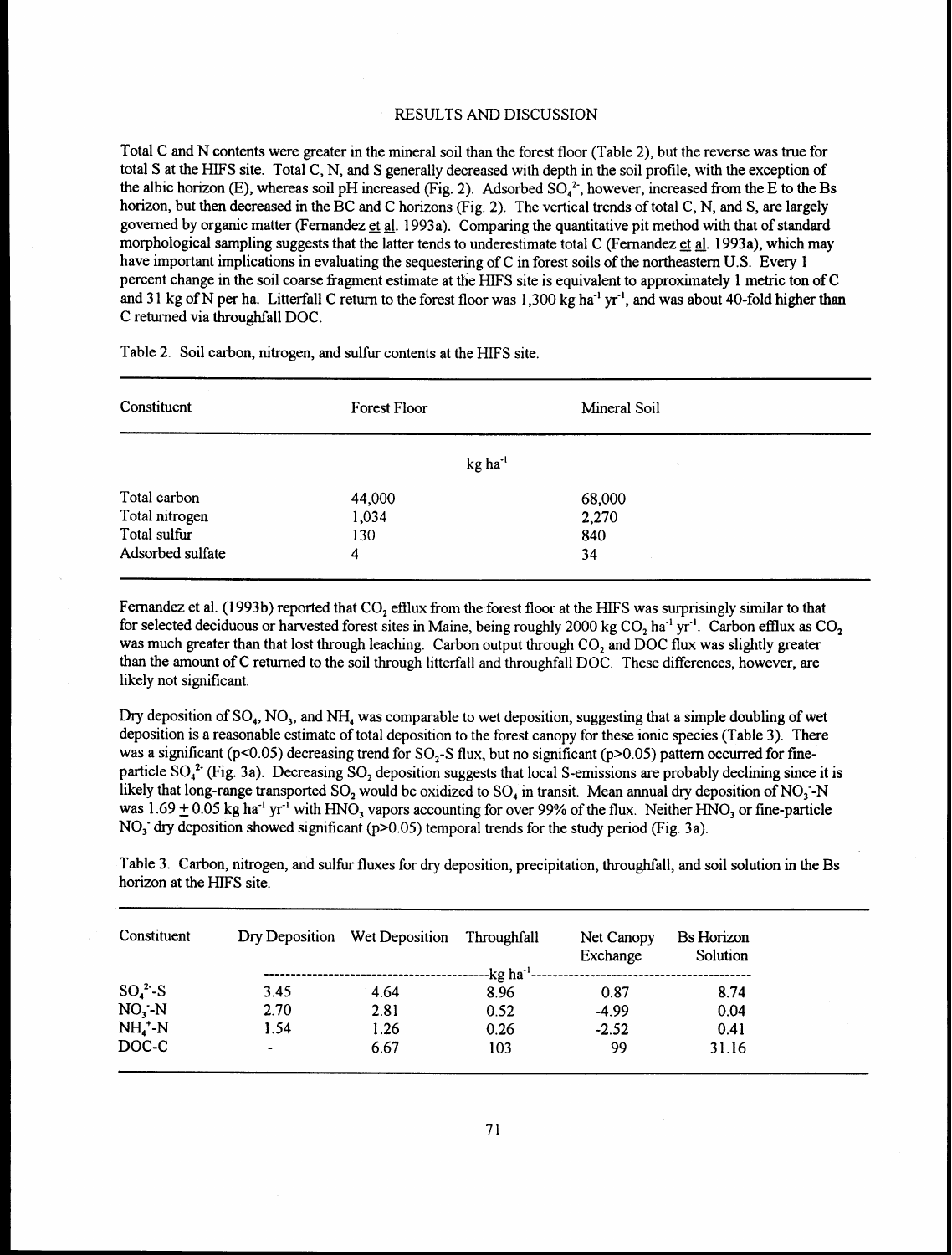

**Figure 2. Vertical distribution of soil C, N, S, and pH at the HIFS site.**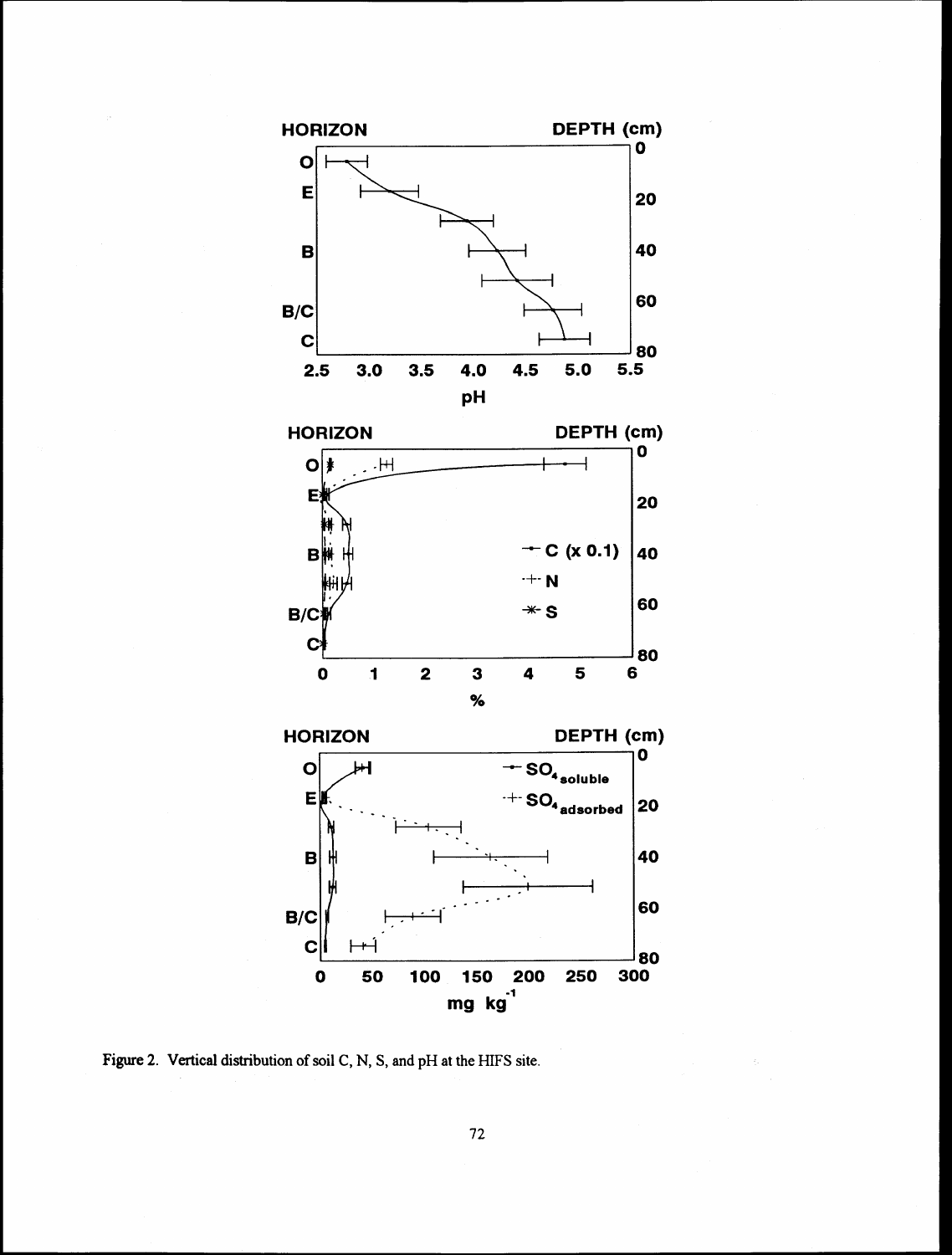

Figure 3. Temporal trends in atmospheric deposition of N and S at HIFS: (a) Dry Deposition, (b) Precipitation, (c) **Throughfall. Data adapted from McLaughlin et al. (1 995).**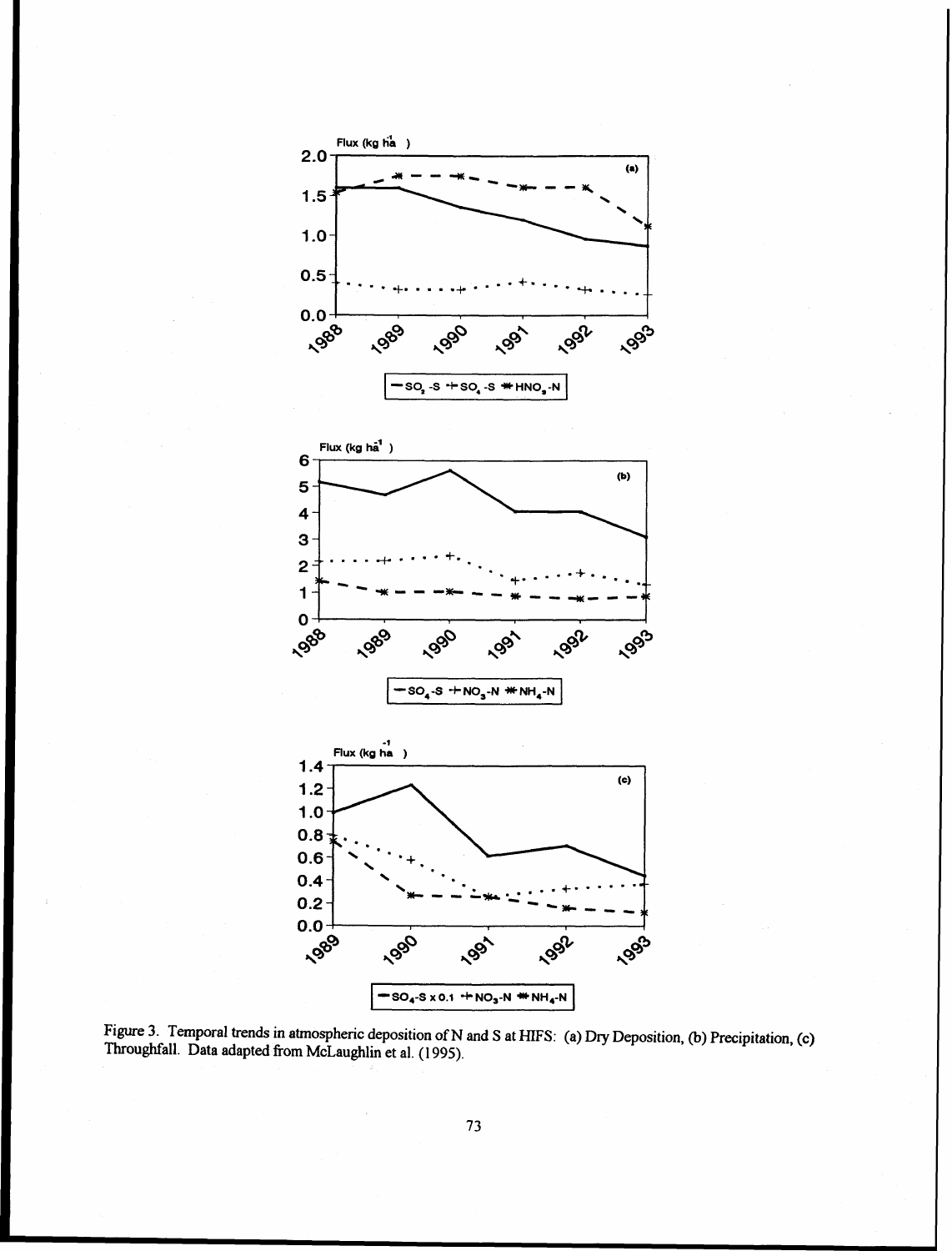**Mean annual wet deposition of SO<sub>4</sub><sup>2</sup>-S, NO<sub>3</sub>-N, and NH<sub>4</sub><sup>+</sup>-N are shown in Table 3. Precipitation flux for SO<sub>4</sub><sup>2</sup> and NH<sub>4</sub><sup>+</sup> showed** significant ( $p<0.05$ ) decreasing trends, while NO<sub>3</sub> showed no significant ( $p>0.05$ ) temporal pattern (Fig. 3b). The decrease in flux for precipitation SO<sub>4</sub><sup>2</sup>, NH<sub>4</sub><sup>+</sup>, and H<sup>+</sup> was likely due to decreases in precipitation amount during the study period (Fig. 3b). McLaughlin et al. (1995) reported that there were no significant temporal patterns for precipitation  $SO_4^2$  or NH $_4^*$  concentrations during the study period.

Sulfate and NH,' throughfall deposition decreased significantly (p<0.05) throughout the study period, while no significant trends occurred for NO,' (Fig. 3c). McLaughlin et al. (1995) also reported significant decreasing trends for throughfall concentrations of SO,", but not for NO,- nor **NH,'.** Therefore, the decreasing **NH,'** flux probably reflects decreasing throughfall amounts, whereas  $SO_4^2$  decreases are likely the result of interactions between concentrations of those ions and throughfall amounts.

Mean annual net canopy exchange **(NCE)** for the study period indicated canopy uptake of N (Table 3) which is attributable to the N-deficiency of the HIFS site as suggested by Fernandez et al. (1990) based on foliar chemistry. Mean annual NCE of SO<sub>4</sub><sup>2</sup>, however, was near zero (Table 3) which is similar to other forest ecosystems in the United States.

Monomeric A1 was 0.38 and 0.32 mg L<sup>-1</sup> in the Oa and Bs horizon solutions, respectively. Organic A1 was 0.30 and 0.16 mg L<sup>-1</sup> in the Oa and Bs horizon solutions, respectively (Fernandez et al. 1995). Aluminum concentrations at the HIFS site are lower than that reported for other sites in the eastern U.S., and Ca/Al ratios do not suggest inhibition of Ca uptake by roots (Fernandez et al. 1995).

There was a net ecosystem retention of N at the HIFS site for the six-year study period (Fig. 4). Mean annual input-output for  $SO_4^2$ , however, was near zero for the study period (Fig. 4), indicating the conservative behavior of  $SO_4^2$  at HIFS (Lawrence and Fernandez 1991). The relatively high N-retention indicates efficient immobilization by vegetation and soil microflora. However, there were differences between the behavior of  $NO_3^-$  and  $NH_4^*$ , although both ions showed net retention (Fig. 4). Total output of  $NO<sub>1</sub>$  was only 1 percent of the total atmospheric deposition, with approximately 90 percent retained within the forest canopy. Ninety percent of the NO<sub>1</sub> that reached the forest floor as throughfall was also retained within the soil. In contrast to  $NO<sub>i</sub>$ ,  $NH<sub>i</sub>$ <sup>+</sup> had approximately a 1.5-fold higher flux from the Bs horizon as opposed to throughfall flux. However, the canopy retained about 90 percent of the total atmospheric NH<sub>4</sub><sup>+</sup> that was deposited to the canopy. The lack of a net retention of SO<sub>4</sub><sup>2</sup> at HIFS is also a common occurrence in a number of forest ecosystems in the U.S. Outputs of  $SO<sub>4</sub><sup>2</sup>$  from the Bs horizon decreased temporally (Fernandez et al. 1995), similarly as dry, wet, and throughfall fluxes reported in this study.



Figure 4. Solution migration through the forest canopy and soil at the HIFS (Lawrence and Fernandez 1991).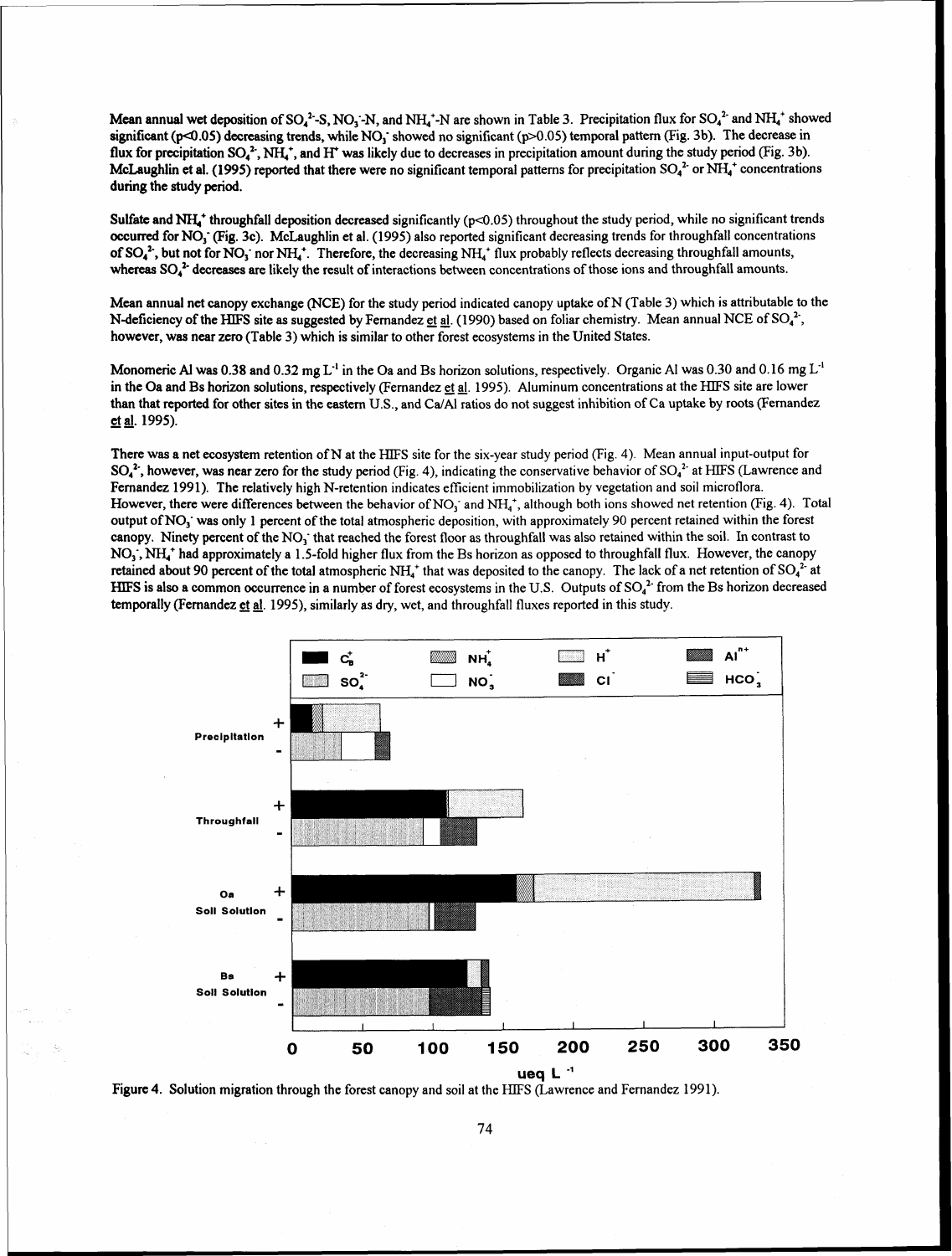### **SUMMARY**

Carbon and N contents were greater in the mineral soil compared to the forest floor. Total C, N, and S decreased with depth, in relation to organic matter, where as adsorbed  $SO<sub>4</sub><sup>2</sup>$  increased with depth. Carbon return to the forest floor was greater for litterfall than that from throughfall DOC. Carbon dioxide represented the major C flux from the HIFS site.

There was a decline in S-loading, but not N-loading, to the HIFS site between 1988 and 1993. Declining S-loading was due to decreasing SO<sub>2</sub>, and may reflect trends in local SO<sub>2</sub> emissions for the state and region. Although little evidence of  $SO<sub>4</sub>$ <sup>2</sup> net ecosystem retention was found, biological immobilization in the canopy and soil removed most atmospherically deposited inorganic N. Only through long-term, intensive investigations of biogeochemical processes at the HIFS site is it possible to define mechanisms controlling temporal trends in atmospheric deposition and their effects on forest biogeochemistry.

### ACKNOWLEDGMENTS

Funds for this study were provided by the U.S.D.A. Forest Service Northeastern Forest Experiment Station's Spruce-Fir Research Cooperative and Northern Global Change Research Program, and the University of Maine. The authors express their appreciation to the National Oceanic and Atmospheric Administration, Atmospheric Turbulence and Diffusion Laboratory for determination of the concentrations and fluxes from the filter packs. The authors also thank Karen Richards, John Lee, Cheryl Spencer, **Amy** Jones, Yowhan Son and Gregory Lawrence for their contributions to various aspects of the project.

### LITERATURE CITED

- Anderson, J.M. 1991. The effects of climate change on decomposition processes in grassland and coniferous forests. Ecol. Applic. 1 :326-347.
- Bigelow, D.S. and S.R. Dossett. 1988. Instruction manual. NADPMTN Site Operation. National Atmospheric Deposition Program. Natural Resources Ecology Laboratory, Colorado State University, Fort Collins, CO.
- Bondietti, E.A., P.O. Hoffman, and I.L. Larson. 1984. Air-to-vegetation transfer rates of natural submicron aerosols. J. Environ. Radioact. 1:5-27
- Edwards, N.T. and B.M. Ross-Todd. 1983. Soil carbon dynamics in a mixed deciduous forest following clearcutting with and without residual removal. Soil Sci. Soc. **Am.** J. 47: 10 14- 102 1.
- Eager, C. and M.B. Adams (eds.). 1992. Ecology and decline of red spruce in the eastern United States. Springer-Verlag, NY. Fernandez, I.J., G.B. Lawrence, and K.J. Richards. 1990. Characteristics of foliar chemistry in commercial spruce-fir stand of northern New England, USA. Plant Soil 125:288-292
- Fernandez, I.J., G.B. Lawrence, and Y. Son. 1995. Soil-solution in a low-elevation spruce-fir ecosystem, Howland, Maine. Water, Air, Soil Pollut. In Press.
- Fernandez, I.J., L.E. Rustad, and G.B. Lawrence. 1993a. Estimating total soil mass, nutrient content, and trace metals in soils under a low elevation spruce-fir forest. Can. J. Soil Sci. 73:317-328.
- Fernandez, I.J., Y. Son, C.E. Kraske, L.E. Rustad, and M.B. David. 1993. Soil carbon dioxide characteristics **under**  different forest types and after harvest. Soil Sci. Soc. **Am.** J. 57: 1 1 15-1 121.